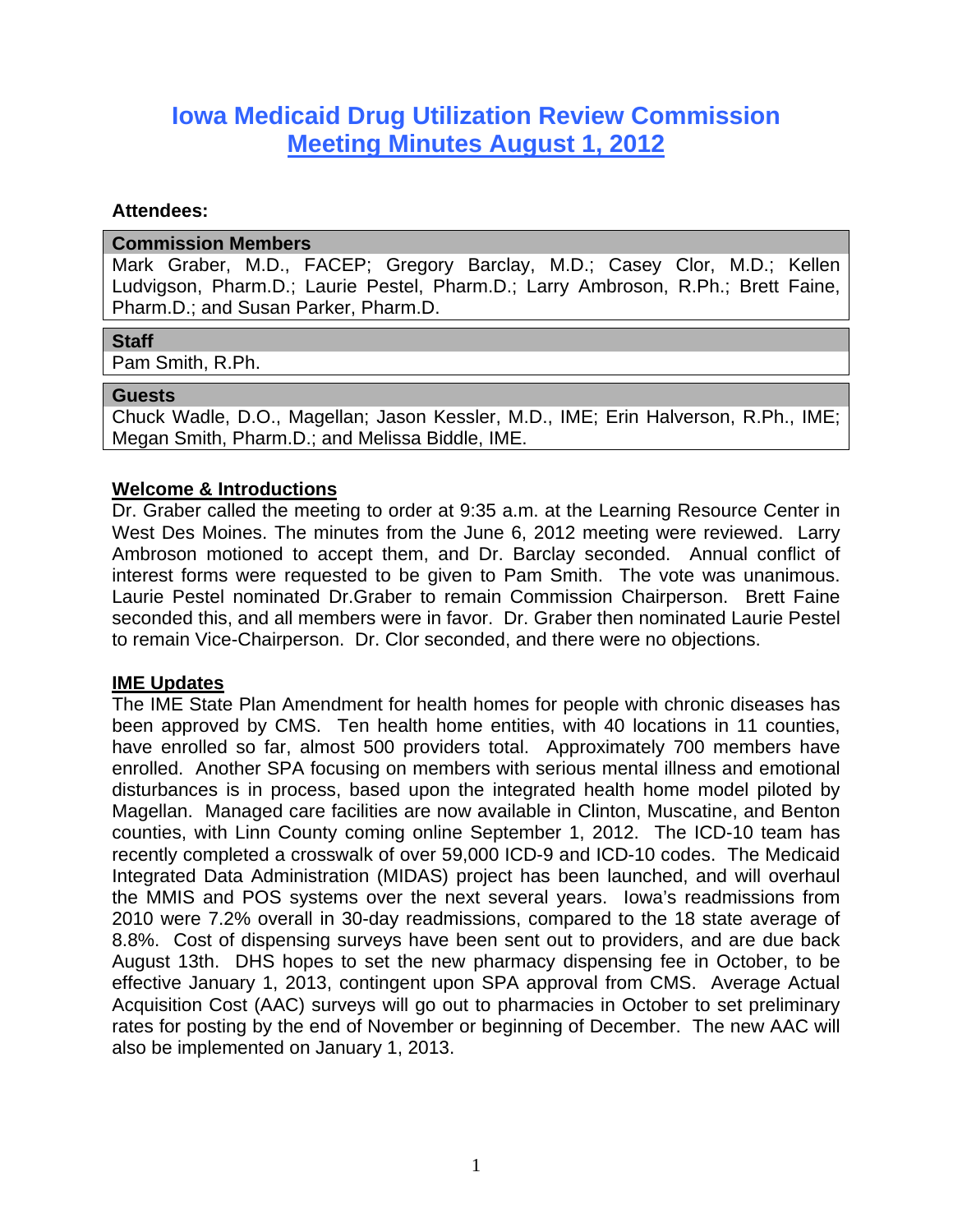# **Prevalence Report Summary**

Statistics from May and June 2012 were discussed, including: cost per user (\$267.80), number of total prescriptions dispensed (a decrease of 5.8% compared to the previous reporting period), average cost per prescription (\$62.77), and generic utilization (78.1%). The total paid amount decreased by 8.0% from the previous reporting period. There were 152,042 unique users, which is 7.4% less than the total for March and April. Lists of the top 20 therapeutic classes were provided. Atypical Antipsychotics were the most expensive, and Stimulants-Amphetamines-Long-Acting came in second. SSRIs had the highest prescription count, and Anticonvulsants came in second. The top 100 drugs were also reviewed. Eight of the ten most expensive medications were mental health drugs.

# **Case Studies**

Pam Smith presented 4 case studies. Recommendations by commissioners from these four examples resulted in annualized total savings of \$3,609.35 pre-rebate (state and federal).

## **Public Comment**

There were no public speakers.

## **Prior Authorization**

*Annual Review of PA Criteria:* The Commission members would like to discuss the following:

**ADD/ADHD –** The members want to discuss options for controlling adult prescriptions, perhaps at least on short-acting medications. Claims data, along with other states' criteria for comparison, will be brought to the next meeting.

**Pre-filled Insulins –** Larry Ambroson had heard that manufacturers wanted to discontinue the vials, but Susan Parker said DHS has not received notification of that. Vials are still less expensive at this point. The Commission wanted to know what percentage of the population is currently utilizing pre-filled pens.

**Chronic Pain Syndromes –** The form needs to be restated to include Lyrica's new indication for management of neuropathic pain associated with spinal cord injury. Erin Halverson suggested creating a general neuropathy section.

**Synagis –** The Commission asked if statistics since the PA criteria change were available. It is too soon for Iowa stats, but other states that switched sooner have not noted large changes in hospitalization or deaths. Pam Smith will compare annual costs before and after the change, and update Dr. Biczak's document.

**Smoking Cessation Therapy –** There have been members with multiple Chantix trials, using the maximum every year, which may require a limit be put in place. On average, it takes 7 attempts to successfully quit smoking. A question needs to be added to the PA form to address concomitant use of antidepressants and antipsychotics. More information will be brought back to a future meeting.

**Xolair –** The criteria needs to be more specific, based on the package insert. This will be brought back to the next meeting.

**Buprinorphine (Suboxone):** The Commission reviewed the prior authorization criteria as follows: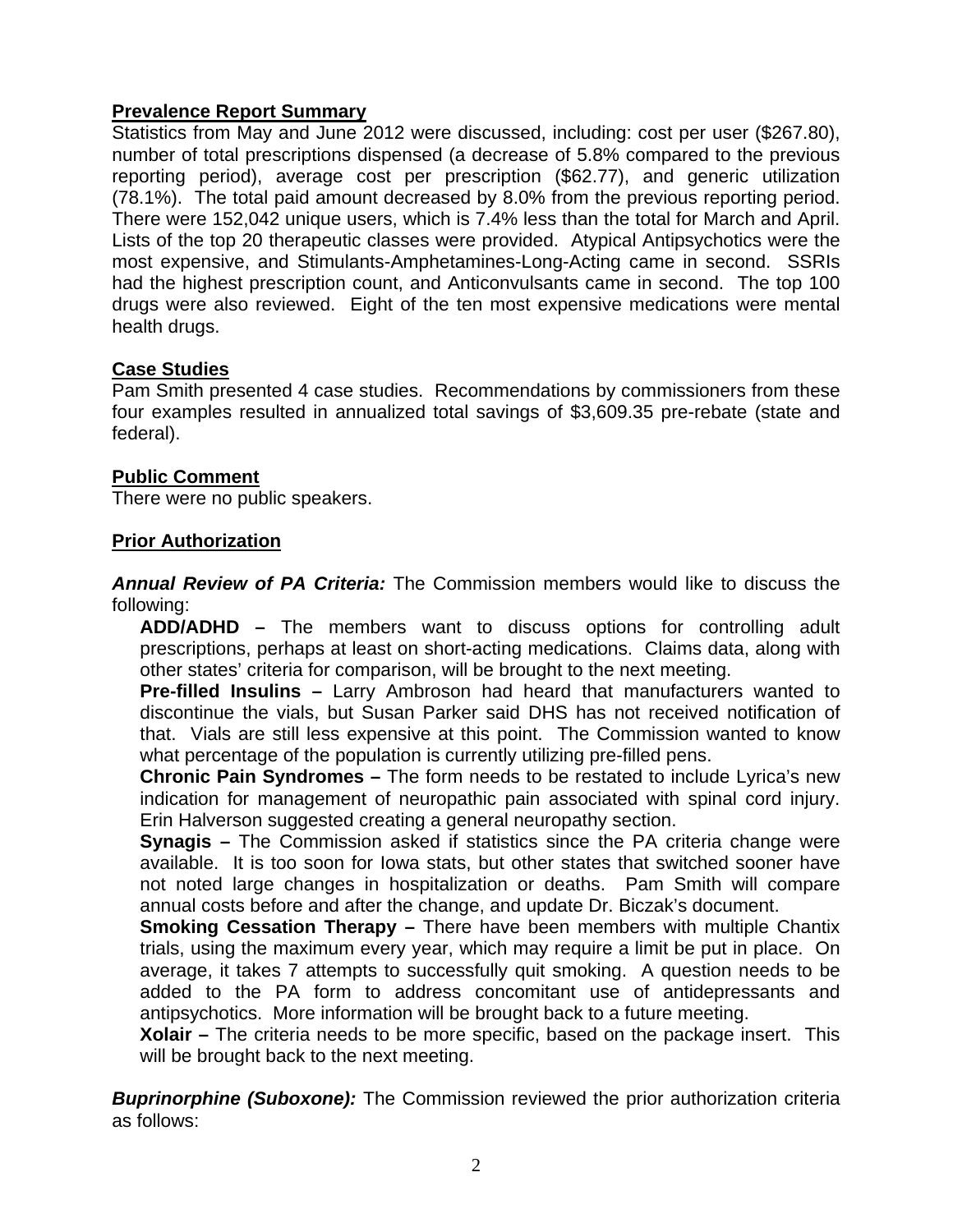*Prior authorization is required for buprenorphine/naloxone (Suboxone®). Requests for doses above 24mg per day or greater than once daily dosing will not be considered. Initial request will be considered for 3 months at which time a dose reduction must be attempted for doses greater than 8mg per day. Thereafter a dose reduction attempt will be required every 3 months until a maintenance dose of 8mg per day is achieved. Payment will be considered for patients when the following is met:* 

- *1. Patient has a diagnosis of opioid dependence and is 16 years of age or older; AND*
- *2. Prescriber meets qualification criteria to prescribe buprenorphine/naloxone (Suboxone®) for opioid dependence and has an "X" DEA number; AND*
- *3. Patient is participating in and compliant with formal substance abuse counseling/psychosocial therapy; AND*
- *4. A projected treatment plan is provided, including:* 
	- *anticipated induction/stabilization dose,*
	- *anticipated maintenance dose,*
	- *anticipated taper schedule,*
	- *expected frequency of office visits, and*
	- *expected frequency of counseling/psychosocial therapy visits.*
- *5. Requests for renewal must include:* 
	- *An updated treatment plan, including last date of dose taper,*
	- *Documentation the Iowa Prescription Monitoring Program website has been reviewed for the patient's use of controlled substances since the last prior authorization request,*
	- *Documentation of a current, negative drug screen,*
	- *Documentation the patient has been compliant with office visits and counseling/psychosocial therapy visits.*
- *6. Requests for buprenorphine will only be considered for pregnant patients.*
- *7. Requests for Suboxone® film will only be considered upon a previous trial and therapy failure with Suboxone® sublingual tablets.*

Pam Smith will look at the studies to find data on relapse rates so that allowed treatment duration can be determined at the next meeting. Concomitant use of controlled substances (tramadol, opioids, and hypnotics) will be prohibited, with the exception that benzodiazepines will be allowed 30 days per 12 months.

## *Vemurafenib (Zelboraf):* The Commission reviewed the prior authorization criteria as follows:

*Prior authorization is required for Zelboraf™ (vemurafenib). Payment will be considered for patients when the following criteria are met:* 

- *1. Patient is 18 years of age or older; and*
- *2. Has a diagnosis of unresectable or metastatic melanoma with BRAFV600E mutation as detected by an FDA-approved test; and*
- *3. Prescriber is an oncologist.*

*If the criteria for coverage are met, authorizations will be given at three month intervals, and updates on disease progression must be provided with each renewal request. If disease progression is noted, therapy will not be continued.*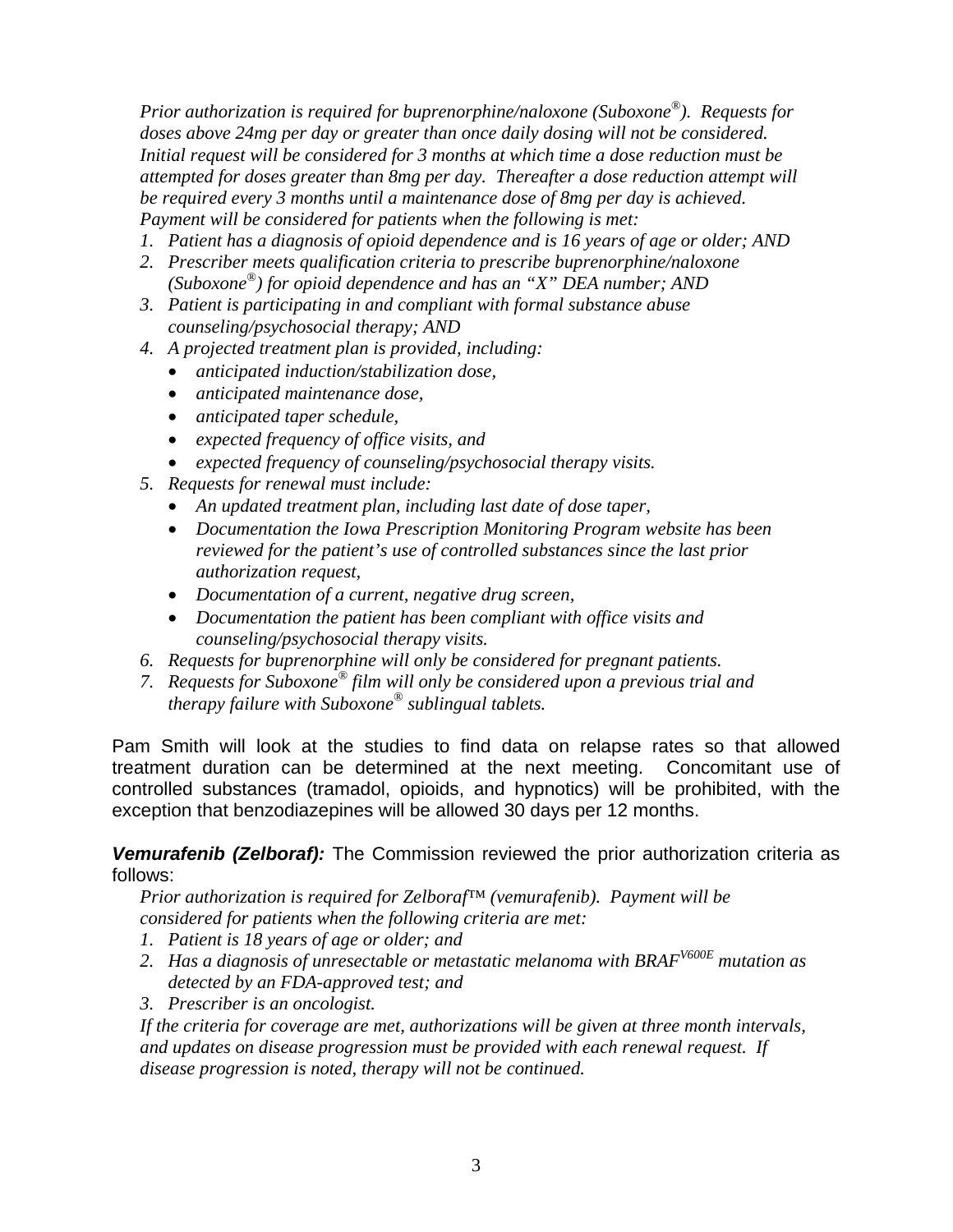Dr. Clor motioned to accept the revised criteria, and Larry Ambroson seconded. The motion passed with no objections. The criteria will be sent to the medical and pharmacy associations for their comment and brought back to the next meeting.

*Biologicals for Arthritis:* The Commission reviewed the prior authorization criteria as follows:

*Prior authorization is required for biologicals used for arthritis. Patients initiating therapy with a biological agent must 1) be screened for hepatitis B and C (patients with active hepatitis B and C will be excluded); 2) have not been treated for solid malignancies, nonmelanoma skin cancer, or lymphoproliferative malignancy within the*  last 5 years of starting or resuming treatment with a biological agent; 3) not have a *diagnosis of congestive heart failure (CHF) that is New York Heart Association (NYHA) class III or IV and with an ejection fraction of 50% or less; and 4) be screened for latent TB infection. Payment will be considered under the following conditions:* 

*A diagnosis of rheumatoid arthritis (RA) (Humira, Enbrel, Actemra, Cimzia, Kineret, Orencia, Remicade, Simponi)* 

- *A trial and inadequate response to two preferred disease modifying antirheumatic drugs (DMARD) used concurrently. The combination must include methotrexate plus another preferred oral DMARD (hydroxycholoroquine, sulfasalazine, leflunomide, or minocycline).*
- *Upon an unsuccessful methotrexate trial in patients with established RA, the combination trial with a second DMARD may be overridden if there is evidence of severe disease documented by radiographic erosions.*

*A diagnosis of moderate to severe psoriatic arthritis (Enbrel, Humira, Remicade, Simponi)* 

 *A trial and inadequate response to the preferred oral DMARD, methotrexate (leflunomide or sulfasalazine may be used if methotrexate is contraindicated).* 

*A diagnosis of moderate to severe juvenile idiopathic arthritis (Enbrel, Humira, Actemra, Orencia)* 

 *A trial and inadequate response to intraarticular glucocorticoid injections and the preferred oral DMARD, methotrexate (leflunomide or sulfasalazine may be used if methotrexate is contraindicated).* 

*The required trials may be overridden when documented evidence is provided that use of these agents would be medically contraindicated.* 

*Payment for non-preferred biologicals for arthritis will be considered only for cases in which there is documentation of previous trials and therapy failures with two preferred biological agents.* 

Dr. Clor motioned to accept the revised criteria, and Brett Faine seconded. The motion passed with no objections. The criteria will be sent to the medical and pharmacy associations for their comment and brought back to the next meeting.